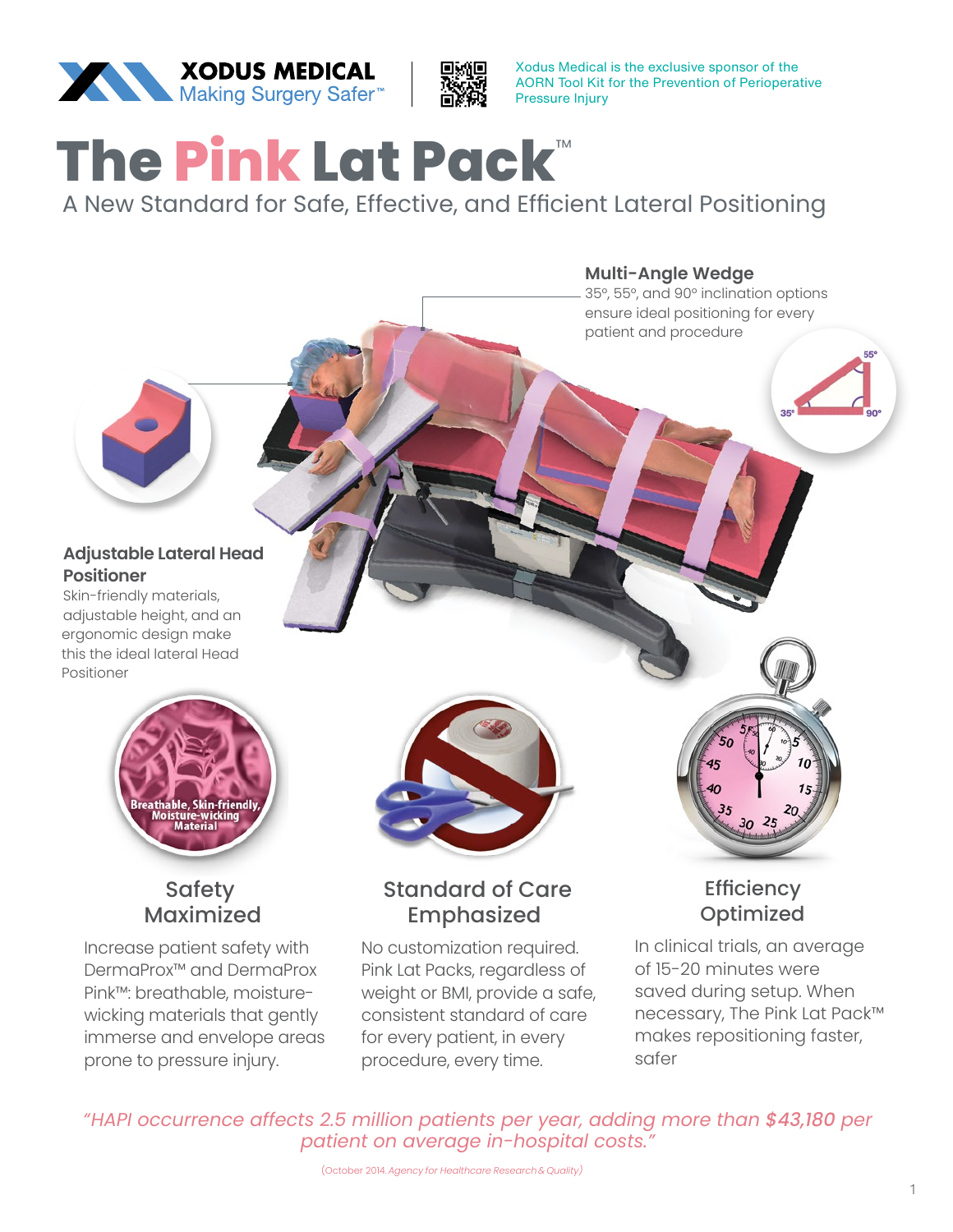"Prior to working with Xodus Medical, a solution for lateral positioning that was both safe and efficient simply did not exist. The Pink Lat Pack combines skin-friendly materials with smart configurations that ensure a consistent standard of care. They save our OR a significant amount of time, especially during setup. Most importantly, the safety of our patients is better than ever." *— Dr. Domenico Savatta, MD*

*Chief of Minimally Invasive & Robotic Adult Urologic Surgery New Jersey*

### **Pink Lat Pack™ Available Configurations**



#### #LPK10004 - Savatta Pink Lat Pack™

- A. Adjustable Lateral Head Positioner *(1)*
- B. Multi-Angle Body Wedge *(1)*
- C. Small Body Wedge *(1)*
- D. Lateral Leg Positioner (Savatta Style) *(1)*
- E. Skin-Friendly Body Straps *(7)*
- F. Armboard Pads with DermaProx™ *(1pr)*
- G. Skin-Friendly Armboard Straps *(1pr)*
- H. One-Step™ Arm Protectors with DermaProx™ *(1pr)*



#### #LPK10006 - Modified Pink Lat Pack

- A. Adjustable Lateral Head Positioner *(1)*
- B. Multi-Angle Body Wedge *(1)*
- C. Intra Leg Positioner *(1)*
- D. Skin-Friendly Body Straps *(4)*
- E. Armboard Pads with DermaProx™ *(1pr)*
- F. Skin-Friendly Armboard Straps *(1pr)*



#### #LPK10005 - Standard Pink Lat Pack

- A. Adjustable Lateral Head Positioner *(1)*
- B. Multi-Angle Body Wedge *(1)*
- C. Intra Leg Positioner *(1)*
- D. Pink Pad EXT™ *(1)*
- E. Skin-Friendly Body Straps *(4)*
- F. Armboard Pads with DermaProx™ *(1pr)*
- G. Skin-Friendly Armboard Straps *(1pr)*
- H. Lift Sheet *(1)*



#### #LPK10015 - Pink Lat Pack: Thoracic

- A. Adjustable Lateral Head Positioner (1)
- B. Low Profile Lateral Wedge (2)
- C. Intra Leg Positioner (1)
- D. Armboard Pads with DermaProx™ (1pr)
- E. Skin-Friendly Arm Board Straps (2)
- F. Pink Pad  $EXT^m(1)$
- G. Lift Sheet *(1)*
- H. Pink Arc (Axillary Roll) (1)
- I. Skin-Friendly Body Straps *(3)*